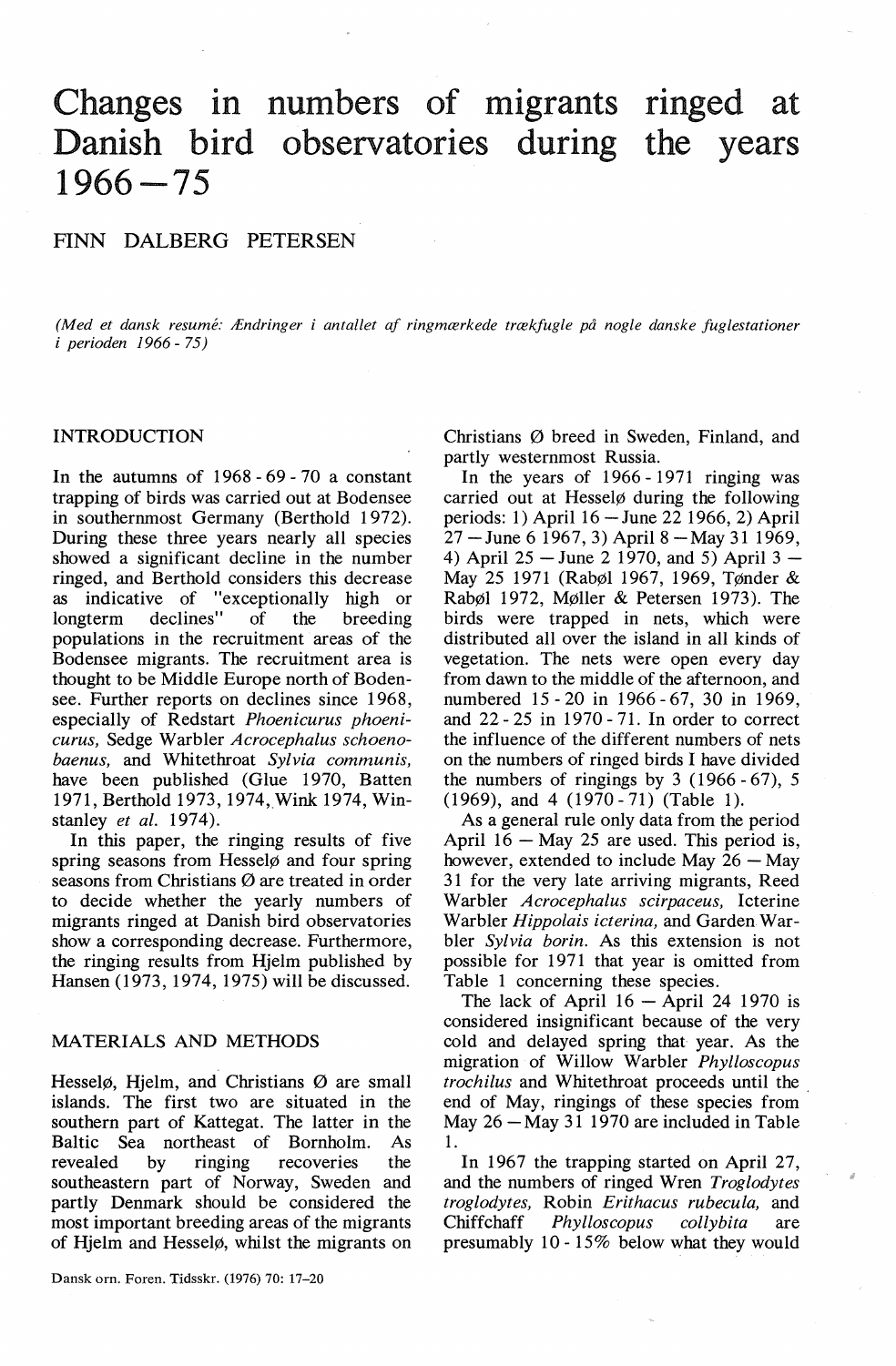have been if the trapping had been initiated on April 16. The earliest migrant, Dunnock *Prunella modularis,* is completely omitted from the table this year.

On Christians Ø trapping has been carried out during the following periods: 1) March 25  $-$  June 15 1970, 2) April 11  $-$  May 29 1972, 3) April  $10 -$ June 9 1973, and 4) April  $14 -$ June 7 1 975 (Møller 1970, Sørensen 1972, Pihl 1975, B. Jacobsen *in litt.*).

The late migrants are underrated in 1972 and are omitted from Table 2. For 1970 only the period April  $11 -$  June 10 is used. The numbers of nets used has varied somewhat from year to year, but it is supposed that the overall activity has been roughly the same in the four seasons dealt with.

#### RESULTS

The corrected numbers of birds ringed on *Hesselø* are presented in Table 1. Any trends

Table 1. The number of birds ringed at Hesselø corrected for differences in the numbers of nets used (comp. text).

*Antallet af fugle ringmærket på Hesselø korrigeret for forskelle i det antal net der er benyttet (sammenlign teksten).* 

|                            | 1966 | 1967 | 1969 | 1970 | 1971  |
|----------------------------|------|------|------|------|-------|
| Jynx torquilla             | 2.3  | 4.0  | 26   | 11   | 8.8   |
| Troglodytes troglodytes    | 12   | 9.3  | 24   | 25   | $-15$ |
| Turdus philomelos          | 28   | 33   | 37   | 48   | 39    |
| Saxicola rubecula          | 4.0  | 11   | 19   | 5.5  | 3.5   |
| Phoenicurus phoenicurus    | 135  | 142  | 87   | 127  | 69    |
| Erithacus rubecula         | 154  | 153  | 161  | 260  | 224   |
| Acrocephalus scirpaceus    | 18   | 24   | 29   | 16   |       |
| Acrocephalus schoenobaenus | 15   | 20   | 7    | 8.5  | 4.3   |
| Hippolais icterina         | 14   | 16   | 6.6  | 13   |       |
| Sylvia atricapilla         | 37   | 43   | 51   | 47   | 36    |
| Svlvia borin               | 53   | 60   | 63   | 73   |       |
| Sylvia communis            | 121  | 61   | 28   | 31   | 28    |
| Sylvia curruca             | 50   | 33   | 66   | 49   | 51    |
| Phylloscopus trochilus     | 284  | 307  | 397  | 242  | 251   |
| Phylloscopus collybita     | 31   | 23   | 37   | 23   | 23    |
| Ficedula hypoleuca         | 99   | 61   | 129  | 124  | 45    |
| Muscicapa striata          | 15   | 21   | 14   | 16   |       |
| Prunella modularis         | 65   |      | 198  | 82   | 52    |
| Emberiza schoeniclus       | 18   | 17   | 51   | 11   | 14    |
|                            |      |      |      |      |       |

in the numbers could be revealed by regression analyses. As, however, the number of years is very low  $(5 \text{ or } 4)$ , statistically significant trends ( $p < 0.05$ ) are difficult to demonstrate, and are not found. The estimated slope is positive for 8 species, and negative in 11 species. However, the coefficient of correlation  $(r)$  is often very small  $$ especially in the decreasing species.  $r^2 > 0.30$ is found in just 7 species. Of these, Wren, Song Thrush *Turdus philomelos,* Robin, and Garden Warbler increase, whereas Redstart, Sedge Warbler, and Whitethroat decrease. 1969 is the peak year for most species  $-$  at least partly due to very favourable weather conditions in the first half of May. The results of the regression analyses should thus be interpretated with considerable caution. lf the mean numbers in 1966-67 are compared with the mean numbers in 1970 - 71, and if differences between the two means less than 20% are considered insignificant, 5 species increased (Wryneck *Jynx torquilla,* Wren, Song Thrush, Robin, and Garden Warbler), whereas 6 species decreased (Whinchat *Saxicola rubetra,* Redstart, Reed Warbler, Sedge Warbler, Whitethroat, and Reed Bunting Em*beriza schoeniclus* ).

Table 2. The number of birds ringed at Christians ø.

*Antallet af fugle ringmærket på Christians* ø.

|                            | 1970 | 1972 | 1973 | 1975 |
|----------------------------|------|------|------|------|
| Jynx torquilla             | 33   | 48   | 13   | 24   |
| Troglodytes troglodytes    | 41   | 61   | 60   | 78   |
| Turdus philomelos          | 113  | 155  | 80   | 327  |
| Saxicola rubetra           | 89   | 42   | 27   | 21   |
| Phoenicurus phoenicurus    | 271  | 289  | 239  | 191  |
| Erithacus rubecula         | 1219 | 1028 | 1968 | 1627 |
| Acrocephalus scirpaceus    | 98   |      | 95   | 39   |
| Acrocephalus schoenobaenus | 12   | 12   | 4    | 4    |
| Hippolais icterina         | 66   |      | 113  | 50   |
| Svlvia atricapilla         | 105  | 145  | 91   | 56   |
| Sylvia borin               | 251  |      | 332  | 134  |
| Svlvia communis            | 46   | 51   | 47   | 35   |
| Sylvia curruca             | 124  | 205  | 151  | 94   |
| Phylloscopus trochilus     | 389  | 736  | 504  | 559  |
| Phylloscopus collybita     | 40   | 16   | 27   | 35   |
| Ficedula hypoleuca         | 146  | 235  | 149  | 154  |
| Muscicapa striata          | 71   |      | 91   | 77   |
| Prunella modularis         | 80   | 95   | 79   | 317  |
| Lanius collurio            | 86   | 97   | 90   | 129  |
| Emberiza schoeniclus       | 23   | 9    | 9    | 12   |

The number of birds ringed in the four spring seasons at *Christians* Ø are shown in Table 2. If we compare the earliest years 1970 and 1972 with the two later years, 1973 and 1975, and omit differences between means less than 20%, 5 species show an increase (Wren, Song Thrush, Robin, Icterine Warbler, and Dunnock), and 9 species decrease (Wryneck, Whinchat, Redstart, Blackcap *Sylvia atricapilla,* Lesser Whitethroat *S. curruca,* Reed Warbler, Sedge Warbler, Pied Flycatcher *Ficedula hypoleuca,*  and Reed Bunting).

The results should be considered with caution in the Icterine Warbler, Dunnock, Reed Warbler, Sedge Warbler, Pied Flycatcher, and Reed Bunting due to either few birds or a very large total in a single year.

#### DISCUSSION

In contrast with the Bodensee investigation of Berthold (1972), but in accordance with other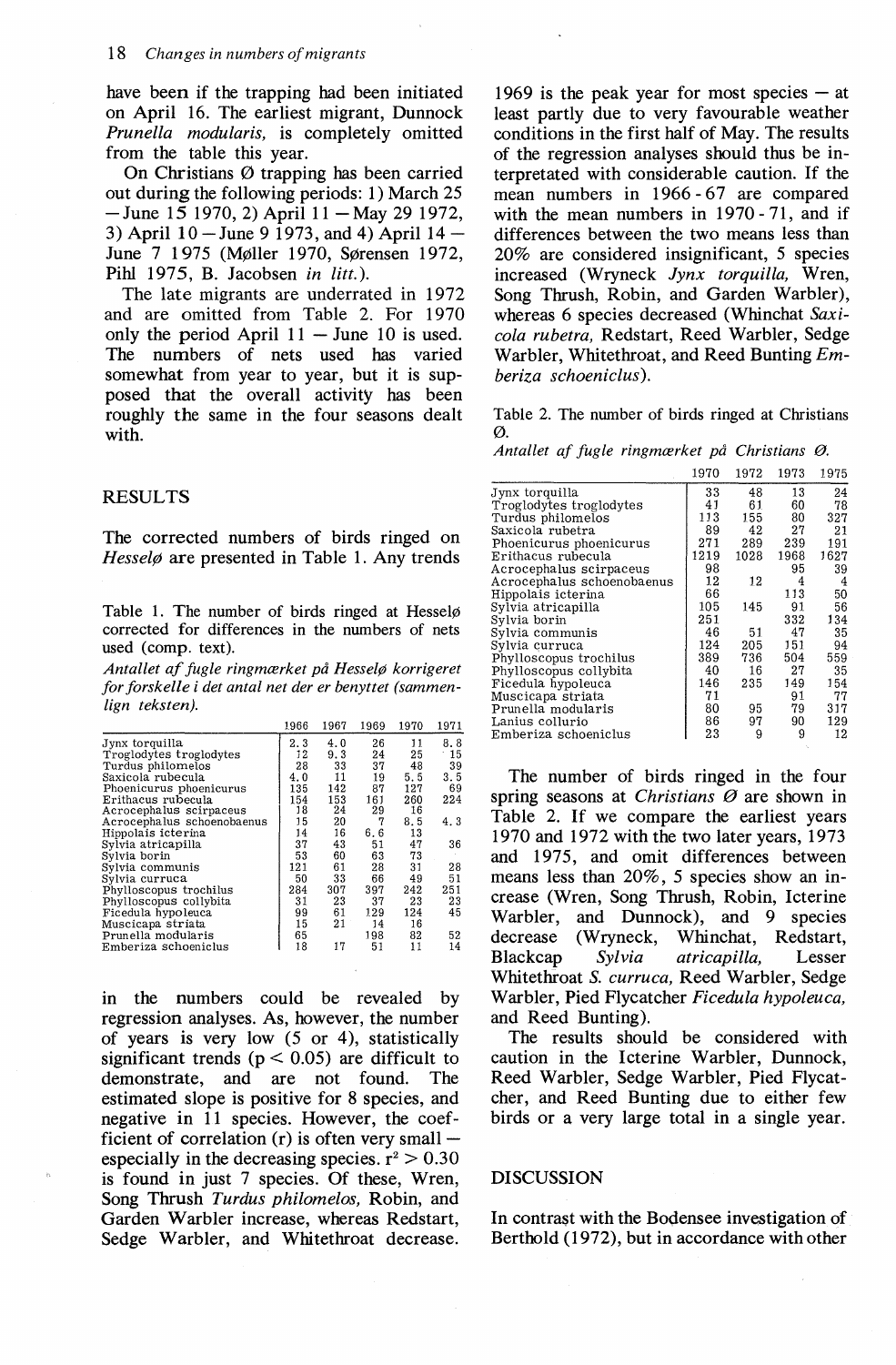investigations (Wink 1974 and Stolt  $&Öster$ löf 1975) there is no evidence of a general decrease of the number of passerine migrants resting on Hesselø and Christians Ø. However, some of the species were clearly decreasing during the six years, and it is noteworthy that Glue (1970) mentions a corresponding strong decline in the British breeding populations of the same species (Redstart, Sedge Warbler, and Whitethroat), and that a similar decline since 1968 in these and a few other species, e.g. Whinchat and Lesser Whitethroat has been observed in Middle and Western Europe (Berthold 1973, 1974).

Contrarily, other species have increased on Hesselø and Christians Ø, especially Wren, Song Thrush, Robin, and Garden Warbler. In 1969 the Wryneck appeared in unusual large numbers ( 131 were ringed at Hesselø). In the following years there has been a decline back to what could be considered as the normal number.

Material from the springs of 1971, 1972, 1973, and 1974 from Hjelm (Hansen 1973, 1974, 1975) show an increase of Wren, Song Thrush, Robin, Pied Flycatcher, Willow Warbler, and Reed Bunting, whilst Redstart, Whitethroat and Lesser Whitethroat decreased until 1973, whereas larger numbers again were caught in 1974. But in 1974 the capture on Hjelm was larger than other years for most species due to favourable weather conditions. Only a few Sedge Warblers were captured. The increase of the Robin is remarkable. In the period April 11 to May 15 the ringing numbers in the 4 years were 790, 1404, 2267, and 2651.

To conclude, there has been a strong decline in the numbers of Redstart, Sedge Warbler, and Whitethroat, and some decline in the numbers of Whinchat and Lesser Whitethroat, and the Sedge Warbler seems now to be a very scarce bird. This decline could well have started in 1968 as in other European countries, and there is no evidence that it has stopped as yet. In contrast to this there has been a continuous increase · in the numbers of Wren, Song Thrush, and Robin. The other changes in the material are considered to be either due to variations in local factors (especially weather conditions) or random variation.

Berthold (1972, 1973, 1974) discusses the possible causes to the decline of these former species, and concludes (1974) that the drought in the Sahel province of Africa is the most important factor, but it is not impossible that the increasing industrial pollution and use of pesticides contribute to the serious situation.

The three increasing species winter in Western Europe, and the weather in these areas has been exceptionally mild in the past winters. This may be the cause of the increase of these species.

Investigations of this sort, using ringing results from bird observatories could as a supplement to investigations in the breeding areas be a valuable method of registrating longterm changes in bird populations. The number of birds caught at a single bird observatory is much larger and comes from areas bigger than a study area in a population study. Contrarily a lot of environmental factors influence the number of birds ringed, e.g. windforce, cloudiness, and visibility. Furthermore, it is difficult to trap with the same effort in different years or to make precise corrections for differences in effort. Some of these difficulties could be overcome by comparing material from several bird observatories and several years.

## ACKNOWLEDGMENTS

Henning Noer has corrected the English language; Hans Meltofte has typewritten the tables. J. Rabøl has helped by planning and preparation of the manuscript.

## DANSK RESUME

#### Ændringer i antallet af ringmærkede trækfugle på nogle danske fuglestationer i perioden 1966 - 75

Siden 1968 er der konstateret tilbagegang for en del småfugle i Vesteuropa, både for trækgæster og ynglefugle (Berthold 1973, 1974). For at undersøge om der er foregået lignende ændringer i de bestande, der passerer Danmark på trækket, har jeg analyseret ringmærkningsdata indsamlet på Hesselø og Christians Ø om foråret. På Hesselø er benyttet materiale fra årene 1966, 1967, 1969, 1970 og 1971, og fra Christians Øer benyttet 1970, 1972, 1973 og 1975. Hesselø tallene er korrigeret for forskelle i antallet af net ved at dividere ringtallene med 3 (1966 og 1967), 5 (1969) og 4 (1970 og 1971). Resultatet er vist i Tabel 1. Ringtallene for Christians Ø er vist i Tabel 2. Da der ikke er arbejdet i helt samme perioder alle årene, er arter, hvor dette skønnes at have betydning for resultatet, udelukket af tabellerne i enkelte år.

Der har været nærmest katastrofal tilbagegang i antallet af Rødstjert Phoenicurus phoenicurus, Sivsanger *Acrocephalus schoenobaenus,* og Tornsanger *Sylvia communis,* og i mindre grad tilbagegang hos